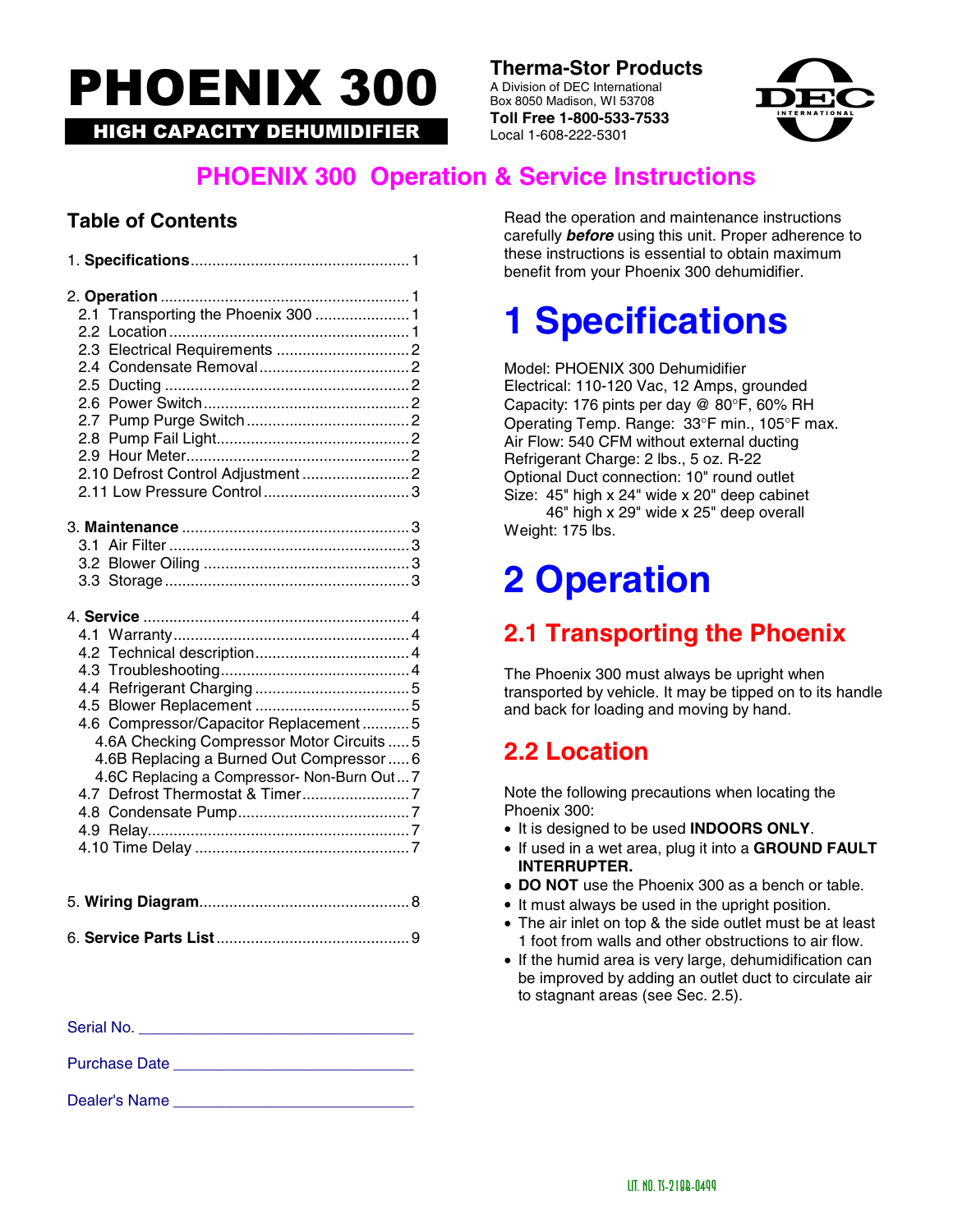### **2.3 Electrical Requirements**

The Phoenix 300 can be plugged into a grounded 15 Amp circuit. At 80°F, 60% RH, it draws 11.4 Amps. Due to the high percentage of a 15 Amp circuit's capacity that the unit uses, the circuit should be dedicated to running it only. Amp draw decreases at lower loads and increases at higher loads. At extremely high loads, a 20 Amp circuit may be required.

The unit briefly draws more amps to start if it has been stored in a cold area. This may cause a 15 Amp circuit breaker to trip. A 20 Amp circuit is recommended in such situations. Some models have a time delay to delay the compressor start about 2 minutes after the power switch is turned on. This reduces the unit's starting amp draw by starting the blower and compressor at different times.

If an extension cord is required, it must have a minimum of 12 gauge conductors if 25 feet long or less and 10 gauge conductors if greater than 25 feet long.

### **2.4 Condensate Removal**

The Phoenix 300 is equipped with an internal condensate pump to remove the water that is condensed during dehumidification. This allows the condensate to be pumped 30' with the attached hose. If the condensate must be pumped more than 20 feet above the unit, a second pump must be added to relay the condensate.

### **2.5 Ducting**

A detachable 10" round exhaust collar is supplied that will allow a 10" round flexible duct to be attached to the Phoenix 300 outlet. The duct and collar may be quickly attached to the Phoenix 300 by sliding the 4 collar tabs into the slots around the blower outlet and rotating the collar clockwise. It may be quickly removed to transport the unit more easily.

### **2.6 Power Switch**

The power switch (on left side of hour meter) lights up when the unit is turned on. The unit will continue to run in all conditions until the switch is turned off; there is no dehumidistat.

### **2.7 Pump Purge Switch**

This switch (on right side of hour meter) minimizes the water left in the condensate pump reservoir for moving or storage. Pressing and holding the pump purge switch will cause the condensate pump to run. Hold the switch in until the flow from the condensate hose stops.

### **2.8 Pump Fail Light**

If the condensate pump fails, water draining into the pump reservoir will fill above its normal level. A safety float switch will then turn on the pump fail light (located next to the pump purge switch) and stop the compressor. This prevents water from overflowing and wetting the floor. The safety switch will not allow the compressor to restart until water has been removed from the pump reservoir.

### **2.9 Hour Meter**

The digital hour meter measures the cumulative time that the unit is turned on to tenths of an hour. It stores its total when the unit is unplugged; the previous total will be displayed when the unit is next turned on. It resets to zero after 99,999.9 hours of operation.

### **2.10 Defrost Control Adjustment**

When the Phoenix 300 is used in a cool area, frost will form on the cooling coil as it dehumidifies. When enough frost forms, the defrost thermostat will initiate the timed defrost cycle. The cycle periodically turns off the compressor while allowing the blower to run. The frost is melted by the air that the blower draws through the cooling coil.

The defrost cycle is automatic and designed for optimum performance above 50°F. If the unit is used in an area that is below 50°F for more than 2 hours, adjustment of the defrost timer is recommended to improve performance (see Sec. 2.10).

DRYING TIP: Air's ability to absorb moisture from wet surroundings and the Phoenix 300's ability to remove moisture from that air is greatly improved at higher temperatures. We recommend that the area to be dried be heated to over 70°F if possible. Less drying time will be required and efficiency will improve.

To adjust the defrost timer:

- 1. Unplug the unit.
- 2. Remove the front cover (6 screws).
- 3. The timer is fastened to the right inside panel. Every fourth peg around the dial is pushed out from the dial center except one section with 5 pegs out in a row. See figure 1. Each fourth "out" peg represents 15 minutes of compressor "off" time during every hour that the unit is in the defrost cycle.
- 4. To improve performance below 50°F, the compressor "off" time must be increased to 30 minutes per hour to allow the frost to completely melt. To do this, push the pegs out from the dial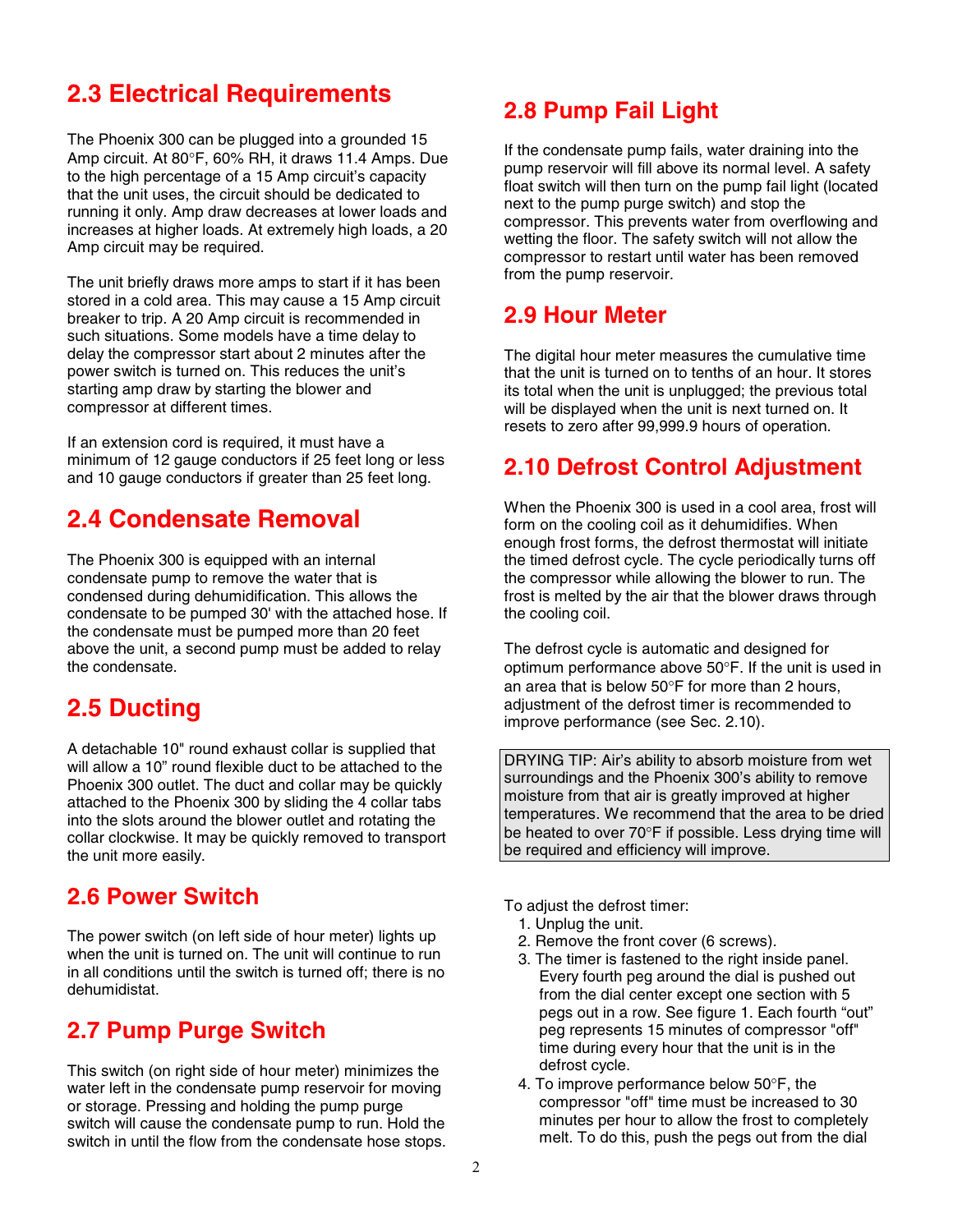center so that the pegs alternate with 2 toward the center, then 2 out from the center, all the way around the dial except for the section now with 6 pegs out in a row (see Fig. 1).

5. Replace the cover.

Change the timer pegs back to the original pattern for use above 50°F.





If the low side refrigerant pressure drops to 15 PSIG, the low pressure control opens and shuts off the compressor and blower. It is an automatically reset control. Its primary function is to prevent damage to the compressor if a leak develops in the refrigeration system. It may also open if the unit is A) used in a cool area (below 50°F) and the defrost timer is not adjusted (see Sec. 2.10) or B) stored where it is below 40°F and then started. Under these conditions, the unit will restart within several minutes. Until the unit warms up, it may cycle several times.





**Figure 1: Defrost Control Timer**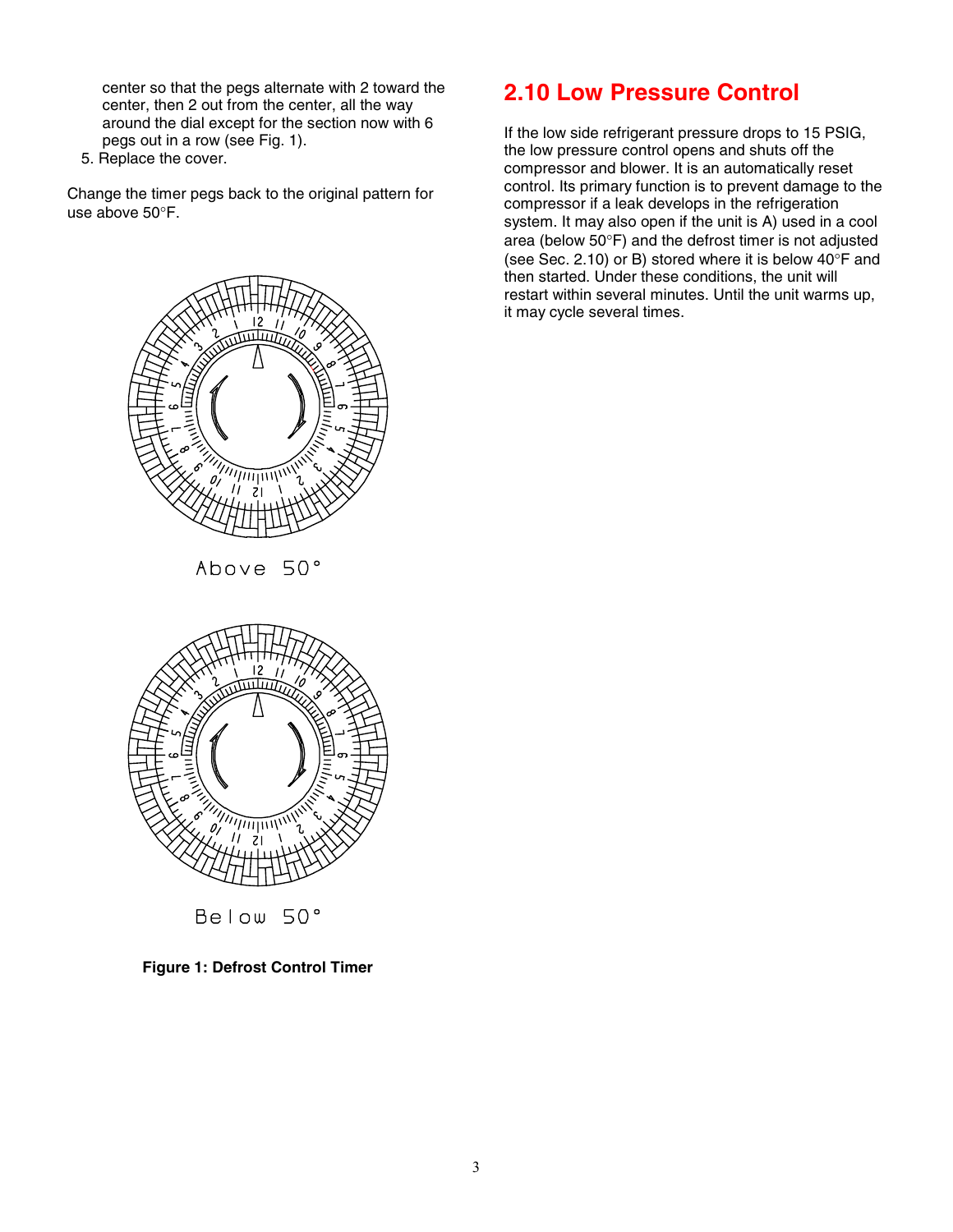## **3 Maintenance**

### **3.1 Air Filter**

The Phoenix 300 is equipped with a 4" thick, 35% efficient pleated fabric air filter that must be checked regularly. Operating the unit with a dirty filter will reduce the dehumidifier's capacity and efficiency and may cause the compressor to cycle off and on unnecessarily on the defrost control.

Two optional filters are available: A) a 2" pleated filter that has the same efficiency as the 4" standard filter, but less surface area. This filter would need to be changed more often than the 2" version. B) a 95% efficient 4" filter that acts as an air scrubber to catch mold and mildew spores.

The filter can generally be vacuumed clean several times before needing replacement. Replacement filters can be ordered from the factory or purchased locally if available. **DO NOT** operate the unit without the filter or with a less effective filter as the heat exchange coils inside the unit could become clogged and require disassembly to clean.

### **3.2 Blower Oiling**

The blower motor is lubricated for life from the factory and does not require oiling by the owner.

### **3.3 Storage**

There are two issues to consider when the Phoenix 300 is stored between uses and both pertain to the water trapped in the unit: damage caused by freezing and biological growth. The effect of the trapped water can be greatly reduced if precautions are taken to remove as much as possible before storage.

- 1. Use the pump purge switch (see Sec. 2.7 & Fig. 4) to reduce the water level in the reservoir.
- 2. Stretch the hose flat to drain it completely.

If the unit will not be exposed to freezing temperatures, an alternative way to reduce biological growth is to flush the unit with a bio-fungicide that is approved for use with copper, aluminum and polyethylene. To flush:

- 1. Run the hose to a drain.
- 2. Plug in the unit but do not turn it on.
- 3. Remove the air filter. Slowly pour a quart of the chemical through the top grille so that it drains into the white plastic slots.
- 4. Hold in the pump purge switch to reduce the water level in the reservoir.

## **4 Service**

**CAUTION**: Servicing the Phoenix 300 with its **high pressure** refrigerant system and **high voltage** circuitry presents a health hazard that could result in **death**, serious bodily **injury**, and/or **property damage**. Only qualified service people should service this unit.

### **4.1 Warranty**

A warranty certificate has been enclosed with this unit; read it before any repair is initiated. If a warranty repair is required, call the factory first at 1- 800-533-7533 for warranty claim authorization and technical assistance.

### **4.2 Technical Description**

The PHOENIX 300 uses a refrigeration system similar to an air conditioner's to remove heat and moisture from incoming air, and to add heat to the air that is discharged (see Fig. 2).

Hot, high pressure refrigerant gas is routed from the compressor to the condenser coil (see Figure 2). The refrigerant is cooled and condensed by giving up its heat to the air that is about to be discharged from the unit. The refrigerant liquid then passes through a filter/drier and capillary tubing which cause the refrigerant pressure and temperature to drop. It next enters the evaporator coil where it absorbs heat from the incoming air and evaporates.

The evaporator operates in a flooded condition, which means that all the evaporator tubes contain liquid refrigerant during normal operation. A flooded evaporator should maintain constant pressure and temperature across the entire coil, from inlet to outlet. The mixture of gas and liquid refrigerant enter the accumulator after leaving the evaporator coil. The accumulator prevents any liquid refrigerant from reaching the compressor. The compressor evacuates the cool refrigerant gas from the accumulator and compresses it to a high pressure and temperature to repeat the process.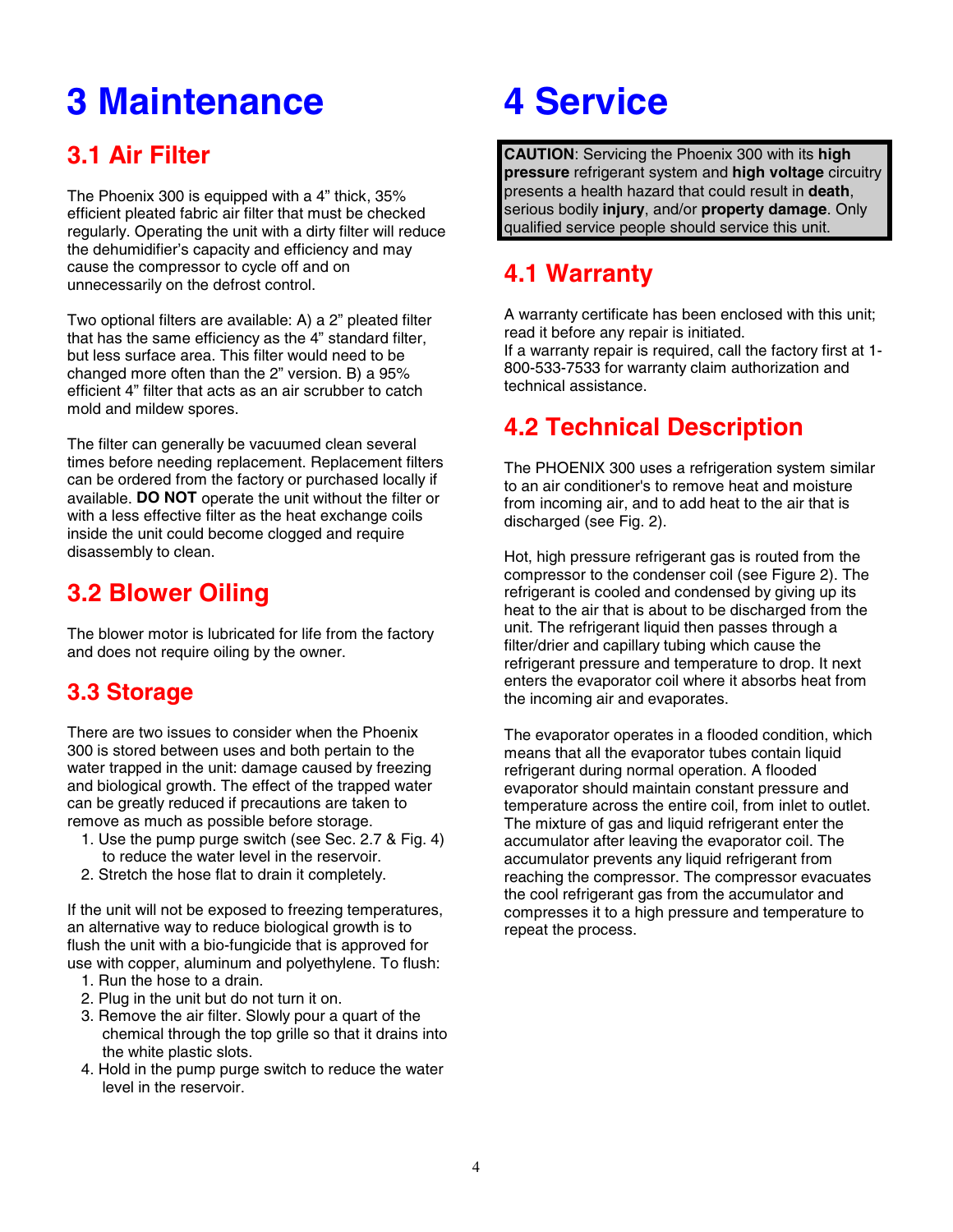

**Figure 2: Refrigeration system of Phoenix**

### **4.3 Troubleshooting**

#### **No dehumidification. Neither blower or compressor run. Power switch does not light when ON.**

- 1. Unit unplugged or no power to outlet.
- 2. Power switch defective (Sec. 2.6).
- 3. Loose connection in internal wiring (Fig. 3).

#### **No dehumidification. Neither blower or compressor run. Power switch ON & lit.**

- 1. Low pressure control open (Sec. 2.11).
- 2. Power switch defective (Sec. 2.6).
- 3. Loose connection in internal wiring (Fig. 3).

#### **Some dehumidification, blower runs continuously but compressor only runs sporadically.**

- 1. Unit is in defrost cycle (Sec. 2.10 & 4.7).
- 2. Defrost thermostat defective or loose (Sec. 2.10 & 4.7).
- 3. Loose connection in compressor circuit (see Fig. 3).
- 4. Defective compressor overload (Sec. 4.6A).
- 5. Defective compressor (Sec. 4.6).
- 6. Defective relay (Sec. 4.9).
- 7. Defective time delay (Sec. 4.10).

#### **No dehumidification. Blower runs but compressor does not. Pump fail light not lit.**

- 1. Bad connection in compressor circuit (Fig. 3).
- 2. Defective compressor capacitor (Sec. 4.6A).
- 3. Defective compressor overload (Sec. 4.6A).
- 4. Defective compressor (Sec. 4.6).
- 5. Defective relay (Sec. 4.9).
- 6. Defective time delay (Sec. 4.10).

#### **No dehumidification. Pump Fail Light lit. Blower runs but not compressor.**

- 1. Bad connection in pump circuit (Fig. 3).
- 2. Pump float switch or safety switch defective (Sec. 4.8).
- 3. Pump motor defective (Sec. 4.8).

#### **Blower does not run. Compressor runs briefly but cycles on & off.**

- 1. Loose connection in blower circuit (Fig. 3).
- 2. Obstruction prevents impeller rotation.
- 3. Defective blower (Sec. 4.5).

#### **Unit removes some water but not as much as expected.**

- 1. Air temperature and/or humidity have dropped.
- 2. Humidity meter and/or thermometer used are out of calibration.
- 3. Unit has entered defrost cycle (Sec. 2.10 & 4.7).
- 4. Air filter dirty (Sec. 3.1).
- 5.Defrost timer incorrectly set for conditions (Sec. 2.10 & 4.7).
- 6.Defective defrost thermostat (Sec. 4.7)
- 7. Low refrigerant charge (Sec. 4.4).
- 8. Air leak such as loose cover.
- 9. Defective compressor (Sec. 4.6).
- 10. Restrictive exhaust ducting (Sec. 2.5)

#### **Unit runs but does not pump water.**

- 1. Hose kinked or plugged.
- 2. Pump check valve plugged (Sec. 4.8).
- 3. Bad connection in pump circuit (Fig. 3).
- 4. Hose disconnected internally.

#### **Unit pumps water automatically but not when purge switch is pushed.**

- 1. Bad connection in purge switch circuit (Fig. 3).
- 2. Defective purge switch (Sec. 2.7).

#### **Evaporator coil frosted continuously, low dehumidifying capacity.**

- 1. Defrost thermostat loose or defective (Sec. 2.10 & 4.7).
- 2. Defrost timer incorrectly set or defective (Sec. 2.10 & 4.7).
- 2. Low refrigerant charge (Sec. 4.4).
- 3. Dirty air filter or air flow restricted. (Sec. 3.1).

#### **Compressor runs with power switch OFF.**

- 1. Defective relay (Sec. 4.10).
- 2. Defective power switch (Sec. 2.6)

### **4.4 Refrigerant Charging**

If the refrigerant charge is lost, a new charge must be accurately weighed in. If any of the old charge is left in the system, it must be removed before weighing in the new charge. Refer to the unit nameplate for the correct charge weight and refrigerant type.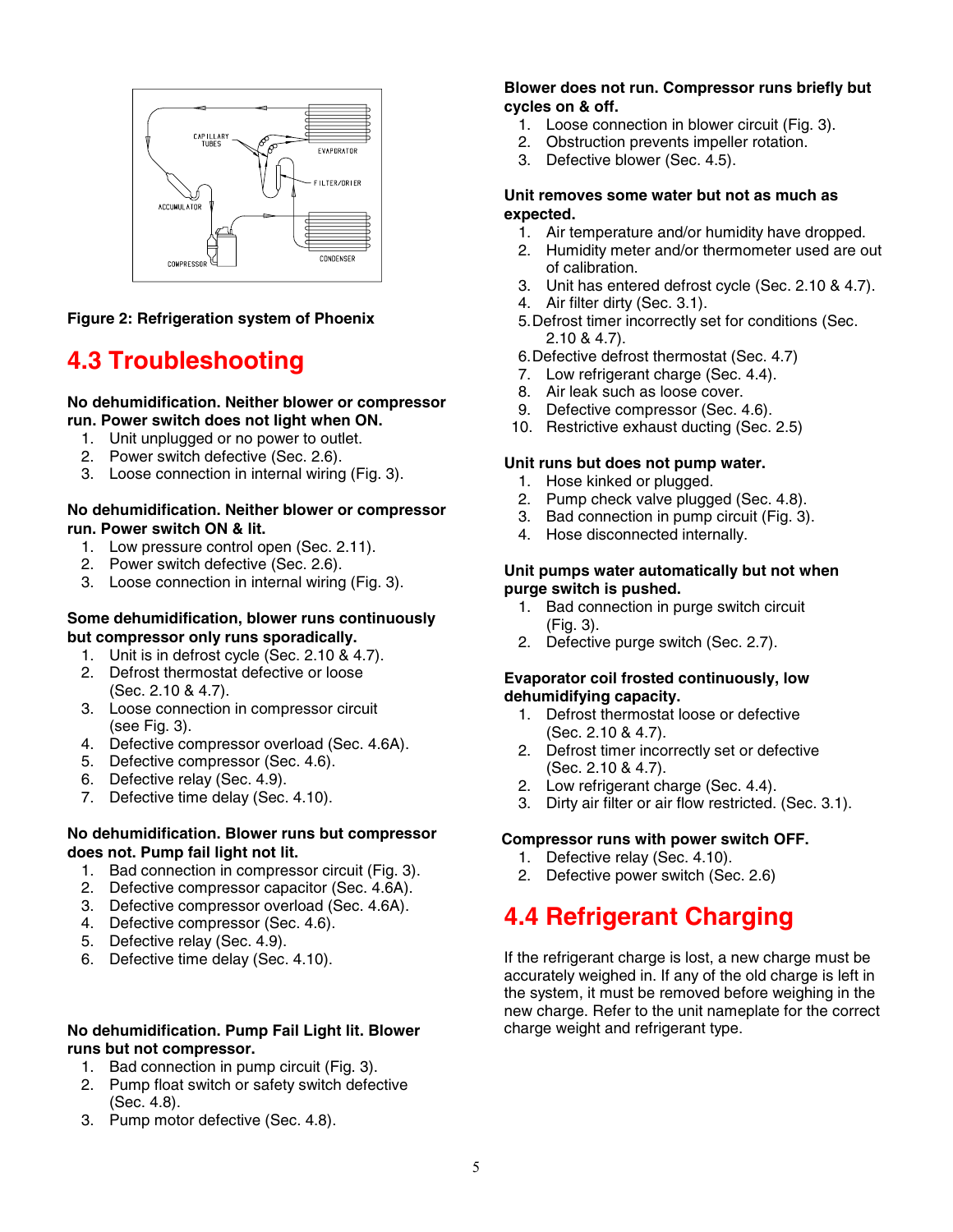### **4.5 Blower Replacement**

The centrifugal blower has a PSC motor and internal thermal overload protection. If defective, the complete assembly must be replaced.

- 1. Unplug the power cord.
- 2. Remove the cabinet front (6 screws).
- 3. Disconnect the blower leads.
- 4. Pull the oil tubes out of the motor.
- 5. Tip the unit on its back. From the bottom, remove the 2 screws that fasten the blower housing to the base.
- 6. Remove the four screws holding the blower outlet flange to the cabinet end.
- 7. Remove the blower. Use care to avoid hooking wiring, tubing or electrical components.
- 8. Reassembling with the new blower is the above procedure reversed.

### **4.6 Compressor/Capacitor Replacement**

This compressor is equipped with a two terminal external overload, run capacitor, but no start capacitor or relay (see Fig. 3).

**CAUTION-ELECTRICAL SHOCK HAZARD**: Electrical power must be present to perform some tests; these tests should be performed by a qualified service person.

#### **4.6A Checking Compressor Motor Circuits**

Perform the following tests if the blower runs but the compressor does not with the power switch ON.

- 1. Turn the power switch OFF and unplug the unit, remove the cabinet front (6 screws).
- 2. Plug in the unit and turn the power switch ON. Use a voltmeter to check for 110 to 120 volts between (a) the relay terminal that the black wire from the compressor connects to and (b) the capacitor terminal with the (3) white wires & (1) red wire connected. If voltage is present, go to step 3. If no voltage, the low pressure control, the time delay or the relay are open or there is a loose connection in the compressor circuit. Test each component for continuity; see the appropriate section if a defect is suspected.
- 3. Turn the power switch OFF and unplug the unit, then disconnect the red and yellow wires from compressor terminals R & S. Using an ohmmeter, check continuity between the points listed below.
- 4. Compressor terminals C and S: No continuity indicates an open start winding; the compressor must be replaced.
- 5. Compressor terminals C and R: No continuity indicates an open run winding; the compressor must be replaced.
- 6. Compressor terminal C and overload terminal 1: No continuity indicates a defective overload lead.
- 7. Overload terminals 1 and 3: If there is no continuity, the overload may be tripped; wait 10 minutes and try again. If there is still no continuity, it is defective and must be replaced.
- 8. Compressor terminal C and compressor case: Continuity indicates a grounded motor; the compressor must be replaced.
- 9. Disconnect the wires from the capacitor. Set the ohmmeter to the Rx1 scale; the capacitor is shorted and must be replaced if continuity exists across its terminals. If there is no needle movement with the meter set on the Rx100000 scale, the capacitor is open and must be replaced.
- 10. Reconnect the wires to the compressor and capacitor; plug in and turn on the unit. If the compressor fails to start, replace the run capacitor.
- 11. If the unit still does not start, adding a hard-start kit will provide greater starting torque. If this does not work, the compressor has an internal mechanical defect and must be replaced.

#### **4.6B Replacing a Burned Out Compressor**

The refrigerant and oil mixture in a compressor is chemically very stable under normal operating conditions. However, when an electrical short occurs in the compressor motor, the resulting high temperature arc causes a portion of the refrigerant oil mixture to break down into carbonaceous sludge, a very corrosive acid, and water. These contaminants must be carefully removed otherwise even small residues will attack replacement compressor motors and cause failures.

The following procedure is effective only if the system is monitored after replacing the compressor to insure that the clean up was complete.

1. This procedure assumes that the previously listed compressor motor circuit tests revealed a shorted or open winding. If so, cautiously smell the refrigerant from the compressor service port for the acid odor of a burn out. **WARNING**: The gas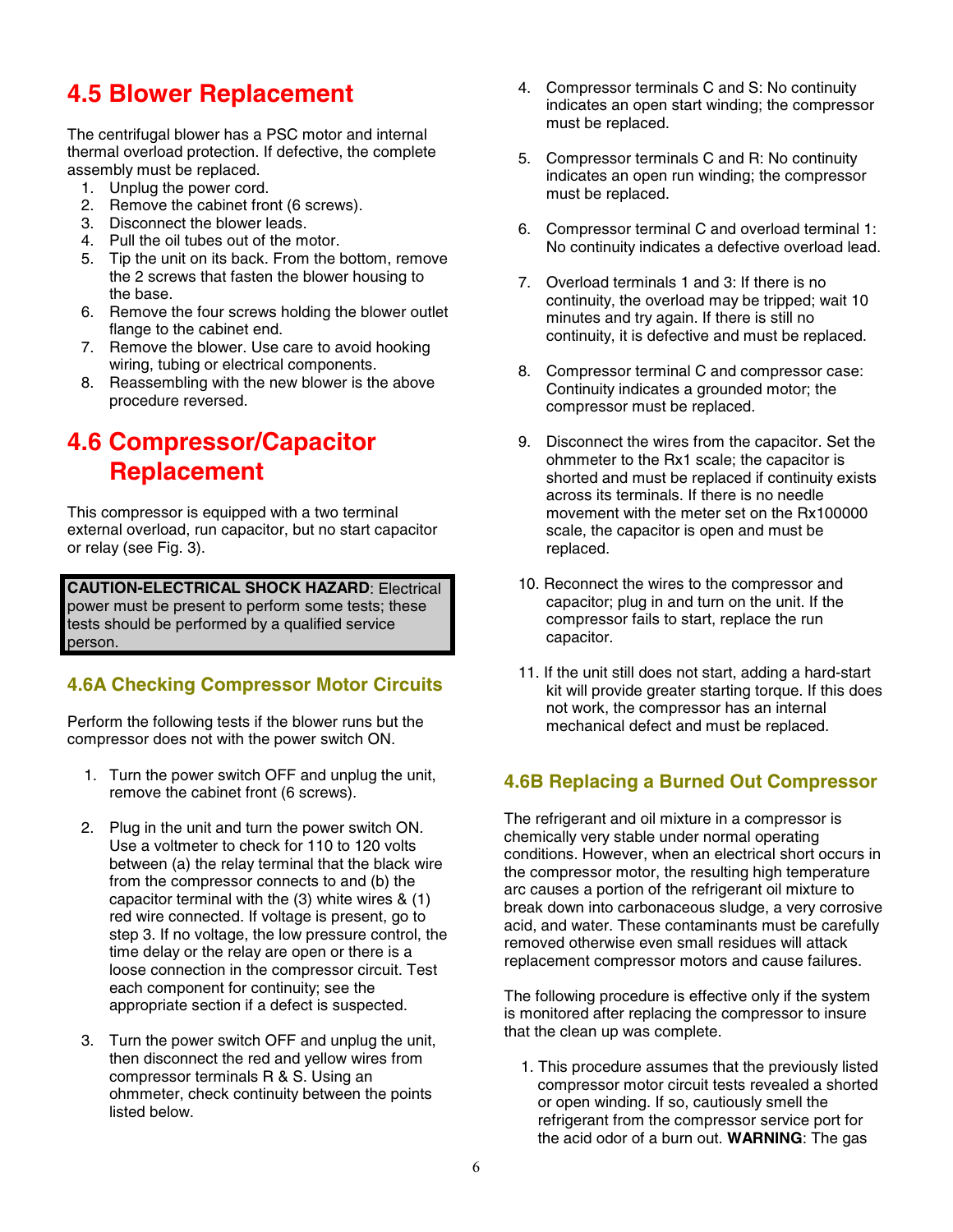could be toxic and highly acidic. If no acid odor is present, skip down to the section on changing a non-burn out compressor.

- 2. Remove and properly dispose of the system charge. **DO NOT** vent the refrigerant or allow it to contact your eyes or skin.
- 3. Remove the burned out compressor. Use rubber gloves if there is any possibility of coming in contact with the oil or sludge.
- 4. To facilitate subsequent steps, determine the type of burn out that occurred. If the discharge line shows no evidence of sludge and the suction line is also clean or perhaps has some light carbon deposits, the burn out occurred while the compressor was not rotating. Contaminants are therefore largely confined to the compressor housing. A single installation of liquid and suction line filter/driers will probably clean up the system.

If sludge is evident in the discharge line, it will likely be found in the suction line; this indicates the compressor burned out will running. Sludge and acid have been pumped throughout the system. Several changes of the liquid and suction filter/driers will probably be necessary to cleanse the system.

- 5) Correct the system fault that caused the burn out. Consult the factory for advice.
- 6) Install the replacement compressor with a new capacitor and an oversized liquid line filter.

In a running burn out, install an oversized suction line filter/drier between the accumulator and compressor. Thoroughly flush the accumulator with refrigerant to remove all trapped sludge and to prevent the oil hole from becoming plugged. A standing burn out does not require a suction line filter/drier.

- 7) Evacuate the system with a good vacuum pump and accurate vacuum gauge. Leave the pump on the system for at least an hour.
- 8) Operate the system for a short period of time, monitoring the suction pressure to determine that the suction filter is not becoming plugged. Replace the suction filter/drier if pressure drop occurs. If a severe running burn out has occurred, several filter/driers may have to be replaced to remove all of the acid and moisture.
	- **NOTE: NEVER** use the compressor to evacuate the system or any part of it.

#### **4.6C Replacing a Compressor- Non-Burn Out**

Remove the refrigerant from the system. Replace the compressor and liquid line filter/drier. Charge the system to 50 PSIG and check for leaks. Remove the charge and weigh in the refrigerant quantity listed on the nameplate. Operate the system to verify performance.

### **4.7 Defrost Thermostat & Timer**

The defrost thermostat is attached to the refrigerant suction tube between the accumulator and compressor. If the low side refrigerant temperature drops due to excessive frost formation on the evaporator coil, the thermostat opens. The compressor is then cycled off and on by the defrost timer. The blower will continue to run, causing air to flow through the evaporator coil and melt the ice when the compressor is off. When the air temperature and/or humidity increase, the evaporator temperature will rise and the thermostat will close to end the defrost cycle.

To improve performance in low temperatures, see Sec. 2.9 for defrost timer adjustment.

### **4.8 Condensate Pump**

Condensate is automatically pumped when the water level in the pump's reservoir rises to close the float switch or if the pump purge switch is held in.

If the pump is unable to empty its reservoir due to a pump failure or blocked condensate hose, a pump safety float switch is triggered before the reservoir overflows. The switch turns on the pump fail light & turns off the compressor via its relay.

To replace the condensate pump:

- 1. Unplug the unit & remove the front cover.
- 2. Disconnect the 2 hoses from the pump.
- 3. Cut the pump lead wires near the old pump.
- 4. Remove the 4 screws from the unit bottom that hold the pump to the base.
- 5. Attach the new pump with 4 screws.
- 6. Connect the new pump wiring. It may be easier to splice the new & old gray leads together with a wire nut, and splice the new & old yellow leads together, rather than route the new ones to the pump purge switch & pump fail light.
- 7. Connect the hoses to the new pump. Carefully route the hoses so they do not contact the copper refrigerant lines or the compressor shell.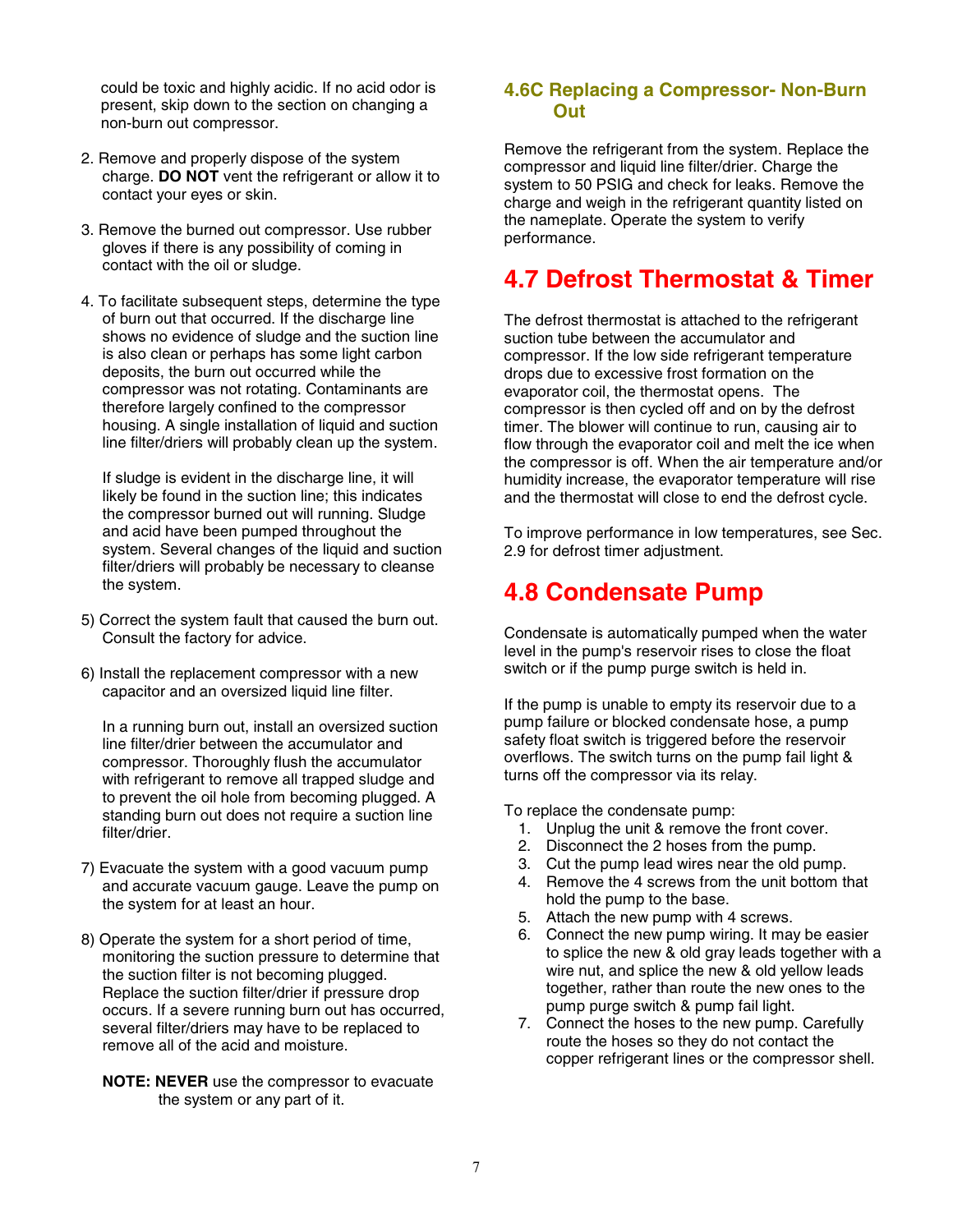### **4.9 Relay**

The contacts of the single pole, single throw relay complete the power circuit to the compressor. The contacts are closed when power is provided to the relay coil via the control circuit. The control circuit includes the power switch, low pressure control, time delay (HP model), defrost thermostat and timer.

### **4.10 Time Delay (HP model only)**

The HP model has a time delay relay in the compressor control circuit. This relay delays the compressor start about 2 minutes after the power switch is turned on. This reduces the unit's starting amp draw by starting the blower and compressor at different times. This reduces the chance of tripping a circuit breaker during hard start situations, such as when the unit has been stored in a cold place. It also reduces compressor short cycling after the compressor has stopped.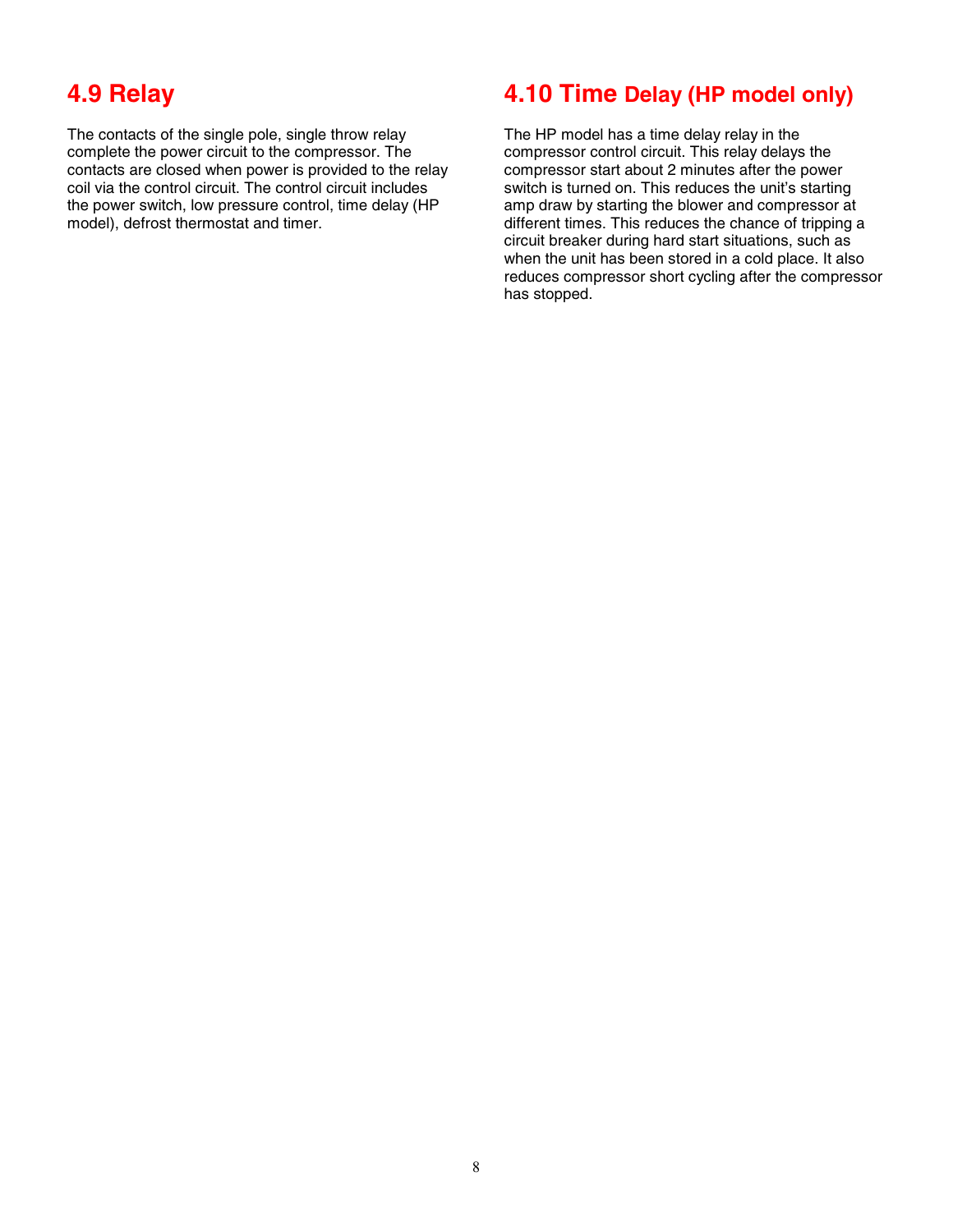

**Figure 3: Electrical Schematic of Phoenix 300**